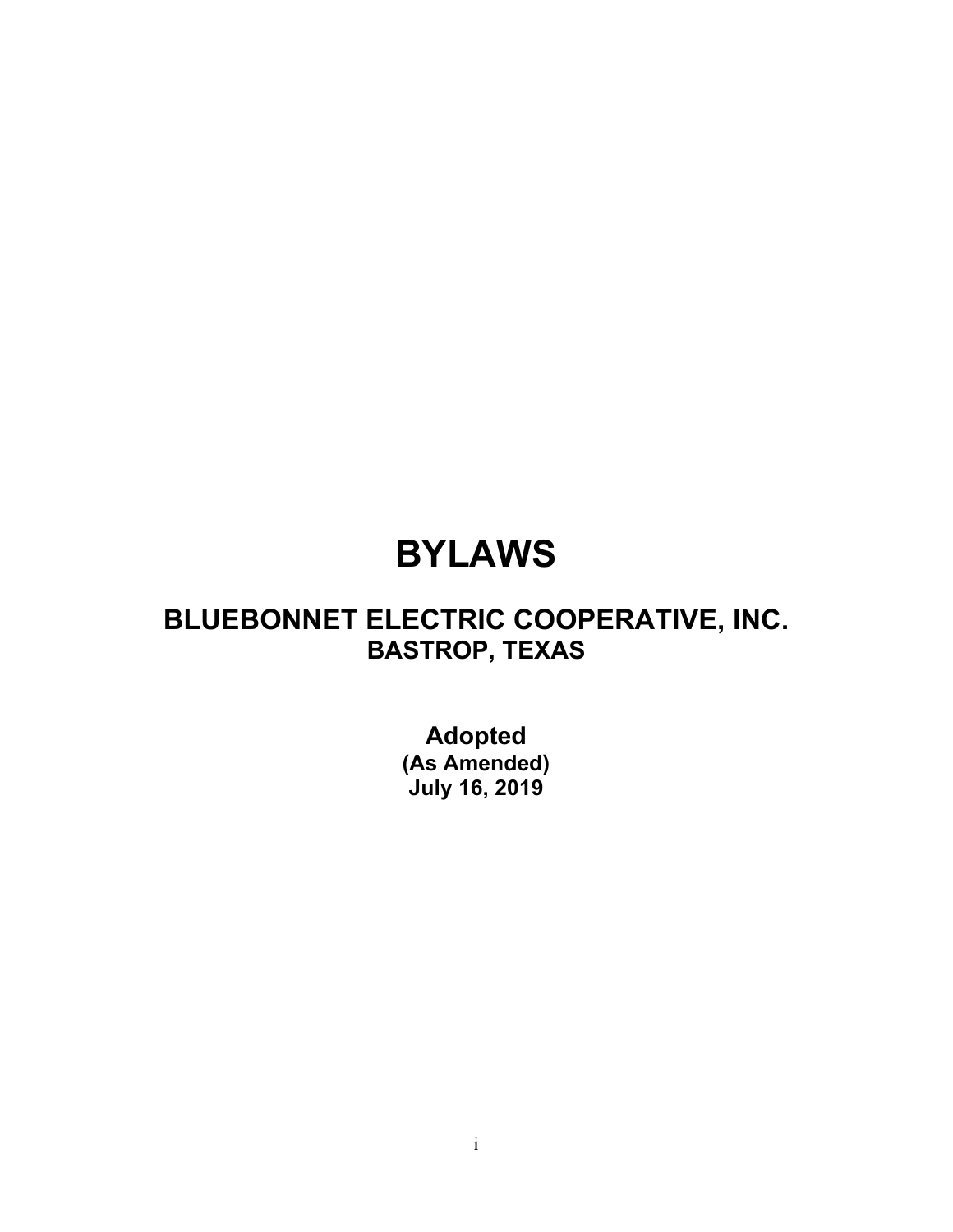# **INDEX**

## Page No.

#### **ARTICLE I: Members**

# **ARTICLE II: Meetings of Members**

## **ARTICLE III: Directors**

| Section 1. |                                                                         |  |
|------------|-------------------------------------------------------------------------|--|
| Section 2. | Qualification and Terms for Directors & Director Candidates  9          |  |
| Section 3. |                                                                         |  |
| Section 4. |                                                                         |  |
| Section 5. |                                                                         |  |
| Section 6. |                                                                         |  |
| Section 7. |                                                                         |  |
| Section 8. |                                                                         |  |
| Section 9. |                                                                         |  |
|            | Section 10. Indemnification of Officers and Directors and Employees  17 |  |
|            |                                                                         |  |